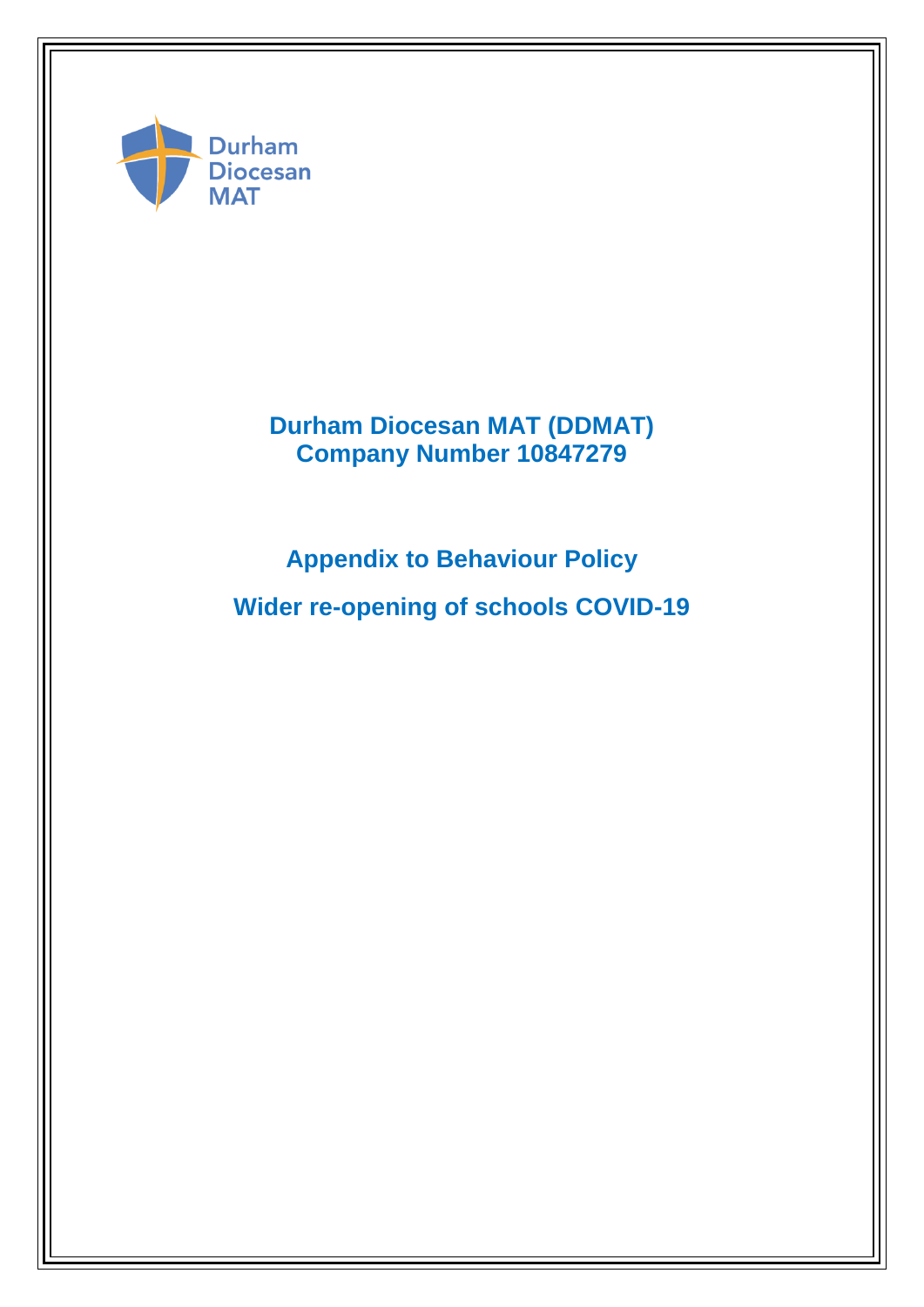# **Appendix to Behaviour Policy**

# **Behavioural Management During the Coronavirus (COVID-19) Pandemic**

### **Statement of intent**

We aim to act in accordance with the Behavioural Policy set out above as much as possible; however, we understand the necessity for additional rules and considerations while we observe social distancing and infection control guidelines. This appendix sets out what additional actions we will take when phased reopening begins.

The information in this appendix is under constant review and kept updated to reflect any changes to national or local guidance.

### **1. Enforcing new rules**

- 1.1 We will ensure that infection control and social distancing rules are communicated effectively to all pupils.
- 1.2 Staff are informed about the measures in place so they can enforce these rules at all times.
- 1.3 We will inform parents of any changes to provision outlined in this policy.
- 1.4 We expect pupils to uphold these rules at all times, including on school transport, where practicable.
- 1.5 Staff are informed of discipline and rewards in place to aid enforcement of these rules in line with this policy.
- 1.6 Where required, staff explicitly teach and supervise health and hygiene arrangements, e.g. handwashing, tissue disposal and toilet flushing.
- 1.7 We recognise that pupils may be supervised or taught by members of staff they have had no prior contact with; however, pupils are expected to treat all members of staff with respect and work together to maintain a safe environment.
- 1.8 We expects pupils in wrap-around care, e.g. breakfast clubs, to adhere to the school's social distancing and infection control rules. **Delete if necessary**

### **2. Arrival and departure**

- 2.1 We expects pupils to follow all arrival and departure arrangements to the best of their ability and to arrive at the correct time.
- 2.2 Pupils are expected to participate in any infection control and social distancing measures, e.g. hand washing, before entering and exiting the school.
- 2.3 We expect pupils to move immediately to their classrooms after washing their hands upon arrival.
- 2.4 Upon departure from school, we expect pupils to move immediately from the school buildings and not to linger on the premises without good cause, e.g. they are waiting to be picked up.

# **3. Hygiene and infection control**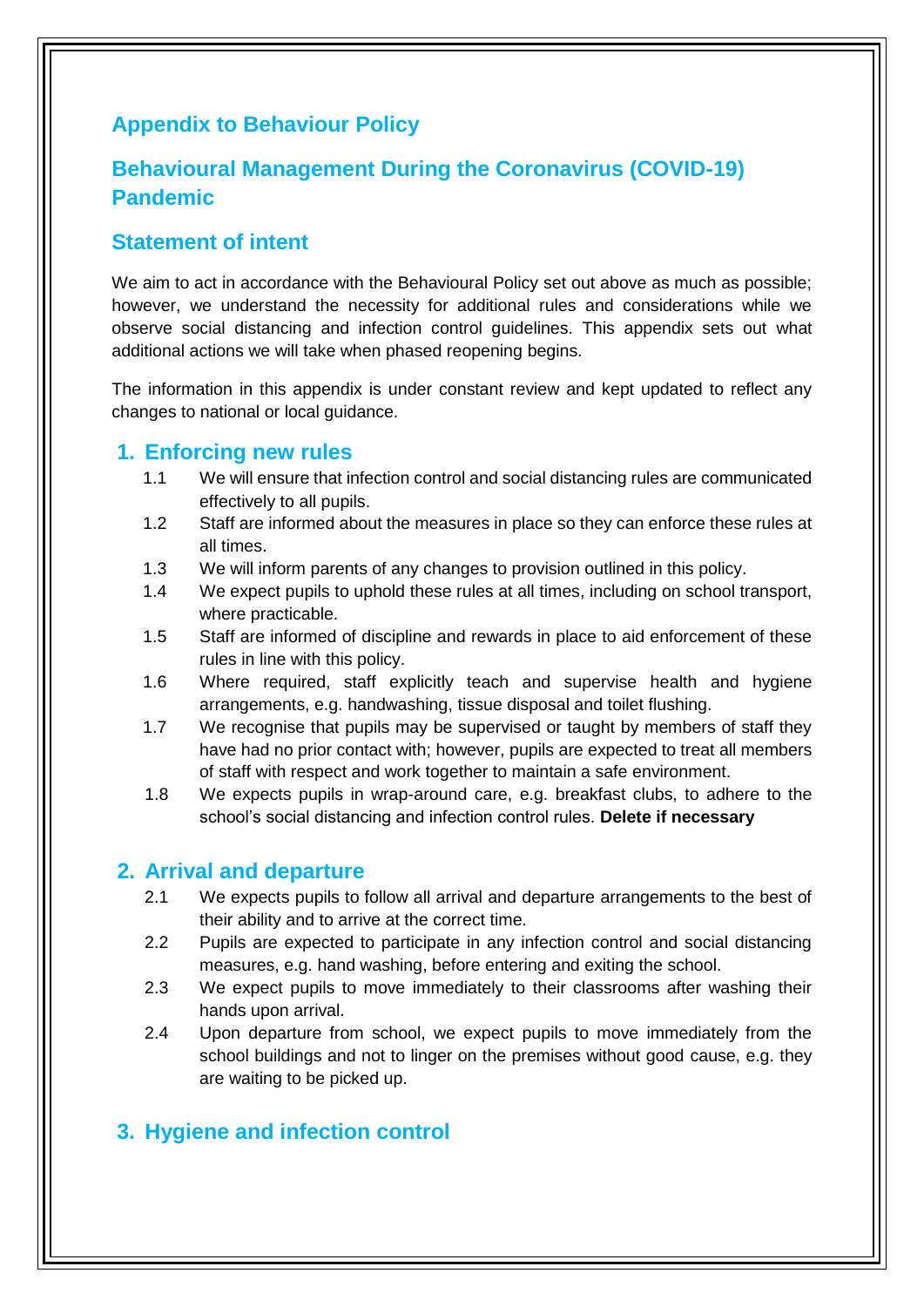- 3.1 We will ensure a risk assessment is conducted prior to reopening to more pupils in order to enforce adequate and practical measures to safeguard the health and safety of both staff and pupils.
- 3.2 We understand that younger children cannot be expected to remain two metres apart from others at all times and takes this into account with regards to discipline and giving rewards.
- 3.3 Younger children should stick to their class groups and avoid mixing as much as possible – staff will reinforce this behaviour through teaching, rewards and supervision.
- 3.4 Pupils are expected to wash their hands for at least 20 seconds with soap and water, and/or alcohol-based hand sanitiser:
	- Upon arrival at and departure from the school.
	- Before and after consuming food.
	- After using the toilet.
	- After coughing or sneezing.
- 3.5 Pupils are expected to maintain good hand and respiratory hygiene at all times while in school, to the best of their ability.
- 3.6 Pupils are expected to dispose of tissues using the litter bins provided.
- 3.7 Pupils are expected to use infection control provisions responsibly, e.g. using hand sanitiser as directed.
- 3.8 Pupils are discouraged from sharing equipment or toys which pose a higher risk of infection, e.g. play dough.
- 3.9 We prohibit pupils from spitting, biting, purposefully coughing in another person's vicinity, or other behaviours that increase the risk of spreading infection, e.g. purposefully disposing of soiled tissues in an unsafe manner.
- 3.10 Pupils whose behaviour is purposefully contrary to the infection control measures in place will be disciplined in line with this policy.
- 3.11 Pupils who are deemed unable to fully adhere to infection control rules, e.g. some pupils with SEND or younger children, are not disciplined for poor behaviour in this regard – positive behaviour is reinforced using praise and rewards.
- 3.12 Members of staff will encourage pupils who are deemed unable to fully adhere to infection control rules to practice good infection control behaviours to the best of their ability, through teaching, praise and supervision.

# **4. Social distancing**

#### **General**

- 14.3 Pupils adhere to the social distancing measures put in place by the school.
- 14.4 Pupils form orderly queues, e.g. when waiting to use the toilets, using the two metre floor markings where necessary, and they are respectful and patient towards their peers.
- 14.5 Pupils are expected to:
	- Refrain from close contact with people who display symptoms of coronavirus.
	- Remain at least two metres apart from other people, where practicable.
	- Remain within their assigned groups.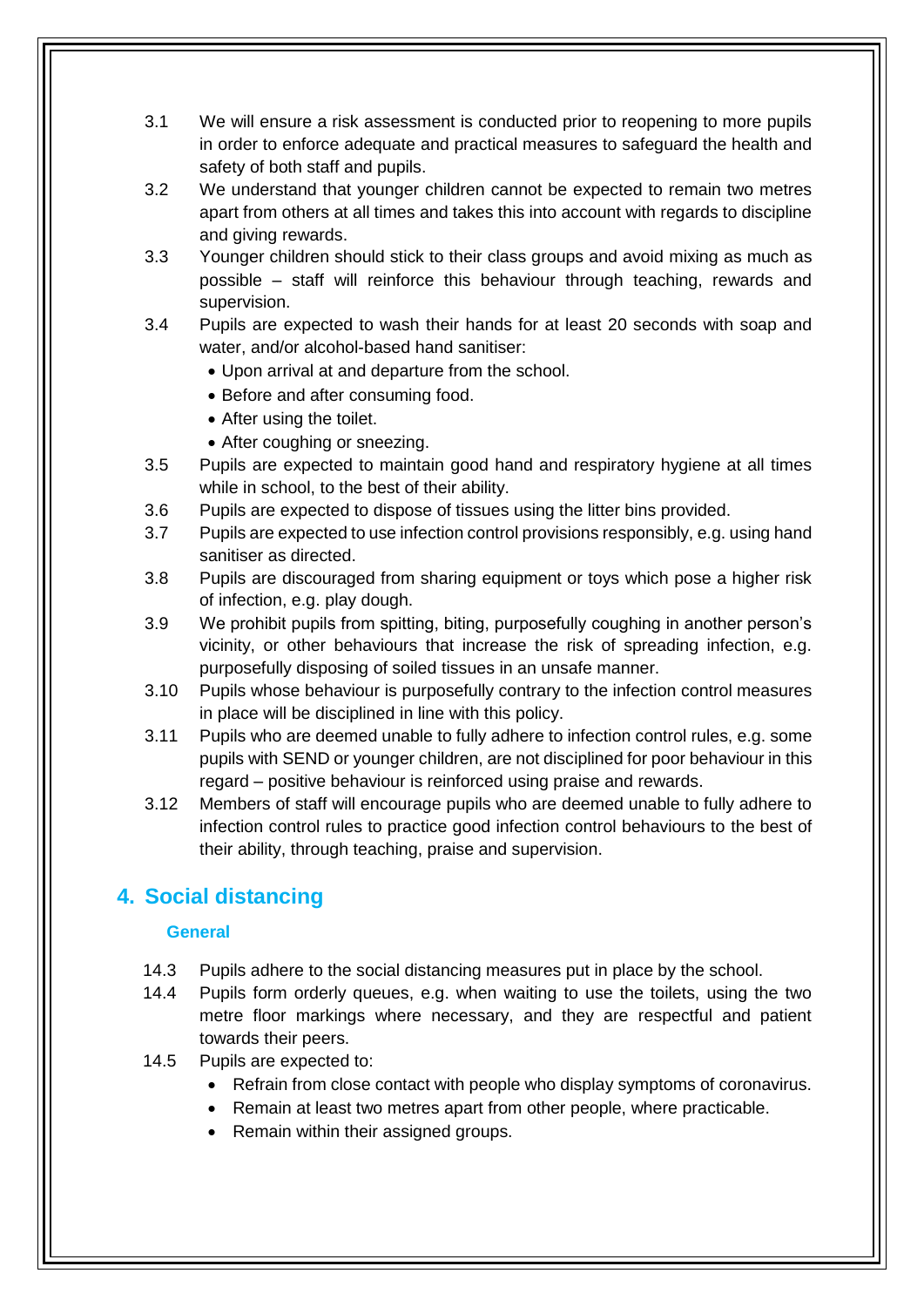- 14.6 Where is it not practicable for pupils to remain two metres apart from others, they are expected to maintain as much distance between themselves and others as possible and to ensure their time in close proximity to others is limited.
- 14.7 Pupils are placed into classes of no more than 15 pupils and they are not permitted to mix with other pupils outside this class, unless instructed to do so by their class teacher'
- 14.8 Pupils whose behaviour is purposefully contrary to the school's social distancing measures are disciplined in line with this policy.
- 14.9 Pupils who are deemed unable to fully adhere to social distancing measures, e.g. some pupils with SEND or younger pupils, are not disciplined for poor behaviour in this regard – positive behaviour is reinforced using praise and rewards.
- 14.10 Members of staff encourage pupils who are deemed unable to fully adhere to social distancing measures to keep away from others, to the best of their ability, through teaching, praise and supervision.

#### **Lunchtimes**

- 14.11 We expect pupils to respect the health and safety of catering and canteen staff and to follow all infection control and social distancing rules put in place while collecting and eating food.
- 14.12 Pupils are allocated specific time to use the lunch hall to help adhere to social distancing rules. Pupils do not enter the canteen or dining area unless expressly told to do so by a member of staff.

#### **During sports and exercise activities**

- 14.13 We expect pupils to follow all social distancing and infection control measures during sports and exercise activities, both indoors and outdoors.
- 14.14 Pupils are expected to remain at least two metres apart, or as far as is practicable, from others when using changing rooms or other dressing and washing facilities.
- 14.15 We do not permit close-contact sports, play or activities at this time.
- 14.16 Pupils who purposefully take part in close-contact sports, play and activities, or whose behaviour purposefully poses a greater risk of infection, are disciplined in line with this policy.
- 14.17 Pupils who are deemed unable to adequately follow social distancing or infection control measures during sports, activities and play are not disciplined – correct behaviour is reinforced by a member of staff.

**During collective worship – amend if collective worship is taking place in classrooms**

14.18 Pupils are expected to follow all social distancing and infection control rules during collective worship.

### **5. Moving around the school**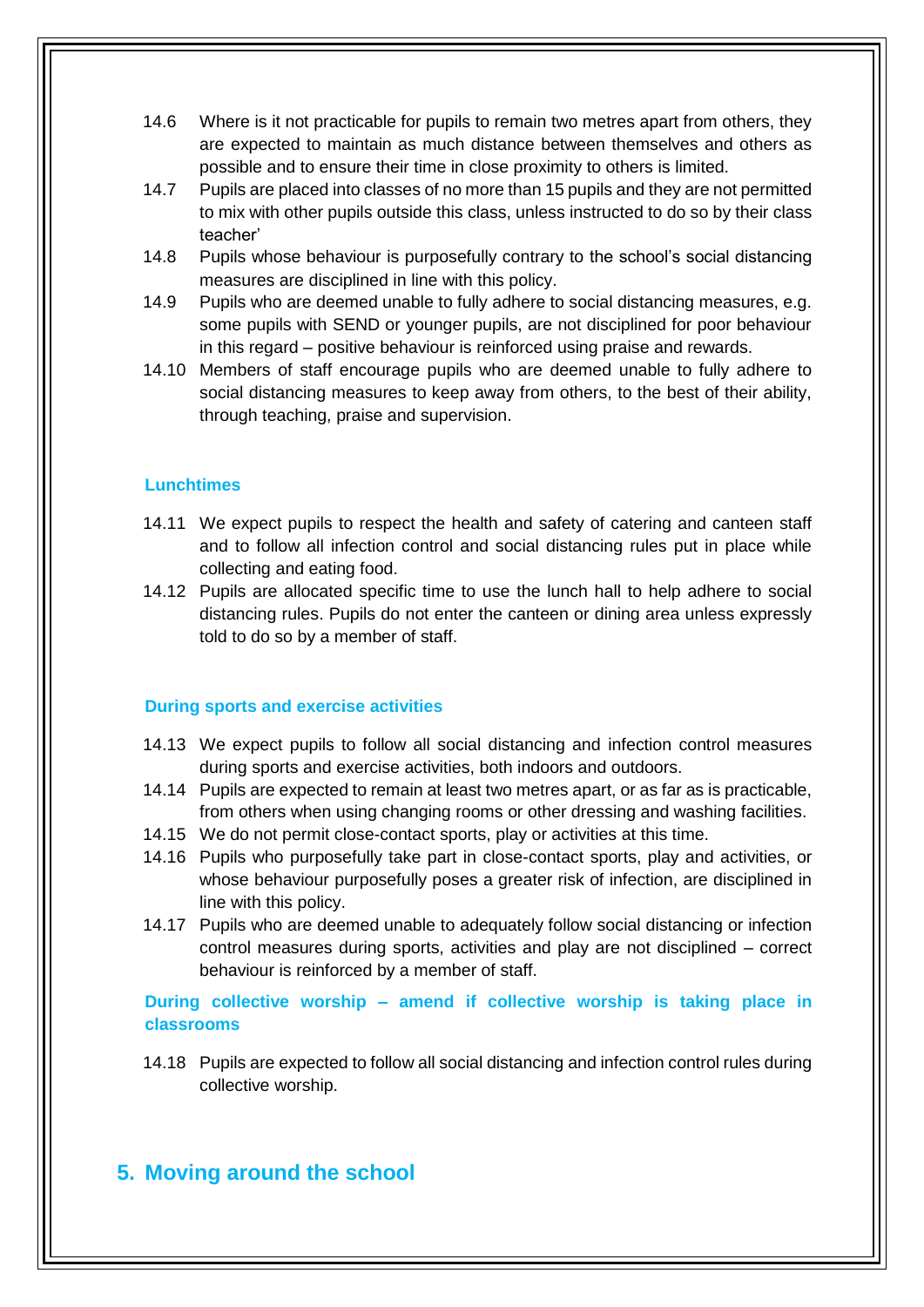- 5.1 We expect all pupils to move around we following the school's arrangements, e.g. using one-way systems.
- 5.2 We prohibit pupils from lingering in walkways, and other communal areas without good cause.
- 5.3 Pupils are expected to move directly from one destination to the next at the times allotted to them and in their assigned groups, e.g. moving from one class to another or using the communal spaces.
- 5.4 Pupils may leave the classroom to use the toilets with permission from a member of staff.
- 5.5 Pupils who purposefully and continuously linger in walkways and communal areas without good cause are disciplined in line with this policy.

### **6. Ill health and infection**

- 6.1 Where possible, we expect pupils to report to a member of staff as soon as possible if they are feeling unwell and showing symptoms of coronavirus, or believe a peer is showing symptoms of coronavirus. Staff should monitor younger children for symptoms.
- 6.2 Any bullying or harassment towards pupils who have had, currently have, or are suspected to have coronavirus is not tolerated – this behaviour is addressed in line with this policy and the Anti-Bullying Policy.
- 6.3 We allocate suitable areas that can be used to isolate pupils who shows symptoms of coronavirus whilst they wait for their parent or primary carer to collect them. Please see Organisational Plan
- 6.4 Pupils who have been advised to self-isolate at school while waiting to go home are expected to follow all infection control and social distancing rules in place and must not leave the area used to isolate them until their parents or primary carer picks them up. Please see Organisational Plan

### **7. We premises**

- 7.1 Pupils are prohibited from entering areas of the school that have been closed for cleaning, social distancing, or infection control purposes.
- 7.2 Pupils who purposefully access prohibited areas of we without permission are disciplined in line with this policy – pupils who are deemed unable to fully adhere to these restrictions are not disciplined and the correct behaviour is reinforced instead.

### **8. Breaktime and lunchtime arrangements**

- 8.1 We expect pupils to adhere to social distancing and infection control measures, to the best of their ability, during lunchtimes and breaktimes.
- 8.2 Pupils are expected take their breaks and lunchtimes at phased times, within their permitted class groups and only in designated areas.
- 8.3 Pupils are not permitted to gather in groups larger than 15 at a time and must not mix between groups, unless authorised by the member of staff responsible for a given group.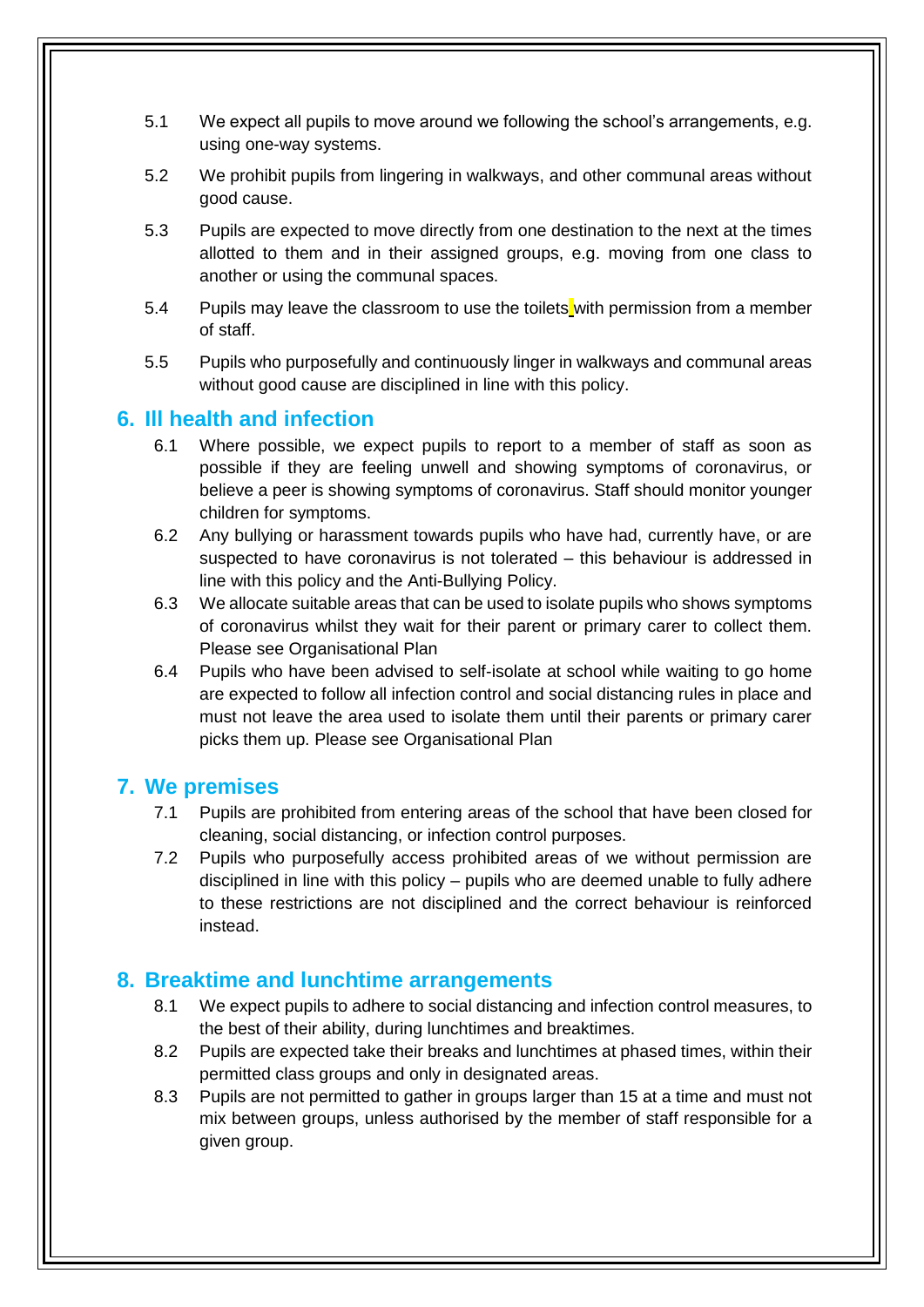## **9. School uniform**

- 9.1 We expect all pupils to wear uniform while in school, in line with the Uniform Policy.
- 9.2 Parents should ensure that their children attend school in clean clothes each day – parents are advised to avoid sending their child to school in clothing that cannot be machine washed in line with government guidance.
- 9.3 Reasonable adjustments are made where pupils cannot, for good reason, wear the correct school uniform, e.g. the pupil has outgrown an item of uniform and their parent is currently unable to replace it.

## **10. Managing the behaviour of remote learners**

- 10.1 Pupils who are learning remotely off-site are expected to adhere to this policy.
- 10.2 We expect pupils who are learning remotely to uphold good behaviour at all times and to:
	- Attend remote classes or group sessions on time.
	- Complete the work that has been set and return it on time, to the best of their ability.
	- Keep all communication polite and appropriate, and in line with the school's remote learning arrangements.
	- Not misuse or mistreat the resources or technology utilised for the delivery of remote learning.
	- Report any issues, including harassment or bullying from their peers, to their teacher.
- 10.3 We recognise that some sanctions are unable to be given to pupils learning remotely and that adjustments to the actions outlined in section 13 of this policy may be in place.
- 10.4 Where discipline must be deferred until the pupil returns to school, the headteacher informs the pupil's parent via letter and the pupil will be disciplined when it is safe to do so.

### **11.Exclusions**

- 11.1 All poor behaviour is addressed in line with this policy and discipline remains rational, reasonable, fair and proportionate.
- 11.2 Persistent poor behaviour, including the persistent, purposeful refusal to follow the school's social distancing and infection control rules, may result in the pupil being excluded from school in the interests of the health and safety of the pupil and others.
- 11.3 The headteacher retains the power to exclude pupils on disciplinary grounds all exclusions and their arrangements are carried out in line with the Exclusions Policy, where practicable.
- 11.4 Where an excluded pupil is considered vulnerable or is the child of a key worker who cannot be safely cared for at home, the headteacher liaises with the LA and the pupil's parents as soon as possible to discuss what reasonable adjustments can be put in place, taking into consideration the pupil's safety and the safety of others.
- 11.5 The headteacher liaises with the LA and the parents of a permanently excluded pupil to arrange alternative provision to minimise any breaks in education.